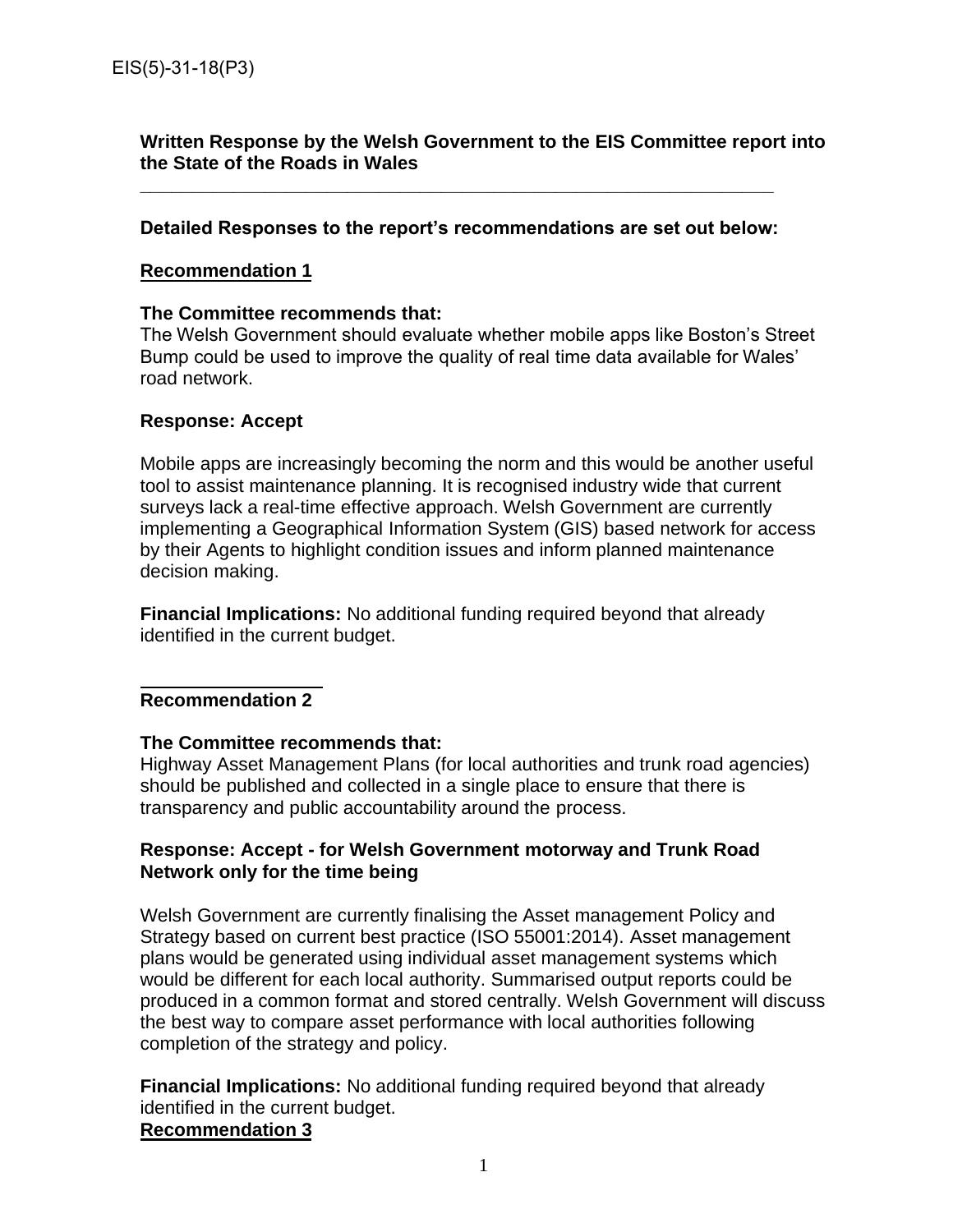# **The Committee recommends that:**

Welsh Government should consider how best it could incentivise local authorities to invest in maintenance. If additional funding on the scale of £50m a year is not possible, this could involve a match-funding approach whereby the Welsh Government tops up additional spending by local authorities.

# **Response: Reject**

It is a matter for local authorities to decide on how they allocate the Revenue Support Grant for maintenance and unhypothecated capital grant for refurbishment or new provision. Additional £32.5m of specific grants have been allocated in 17/18 to highway authorities to improve the condition of the road network and a further £60m is being made available over a period of three years to assist the authorities to further improve the condition of their assets.

**Financial Implications:** No implication beyond the existing budget that has been set aside.

# **Recommendation 4**

## **The Committee recommends that:**

If Welsh Government can provide five-year funding to Transport for Wales then it can – and should – do the same for local authorities.

## **Response: Reject**

The draft budget 2019-20 published in October, is the third budget of the Fifth Assembly and falls within the final year of the UK Government's current Spending Review settlement, which set the Welsh Government's revenue budget for the period 2016-17 to 2019-20 and the capital budget until 2020-21.

The UK Government has said it will carry out a new Spending Review in 2019. We do not know yet the timing of the Spending Review, the period for which it will set budgets and what impact this will have on the Welsh Government's budget in the future.

We recognise, and are sympathetic to, the calls from our public sector partners and businesses for budgeting over a longer period whenever possible in order to support forward financial planning. Our ambition to publish plans for longer than 12 months must however be balanced with our ability to provide realistic and sensible planning assumptions. The continuing fiscal uncertainty; the impact of the UK Government's austerity policy and the considerable uncertainty surrounding the shape and nature of the negotiations for the future deal with the EU, mean we have taken the decision to publish revenue plans for 2019-20 only, with capital plans for the next two years – 2019-20 and 2020-21 (the period for which we have a firm settlement).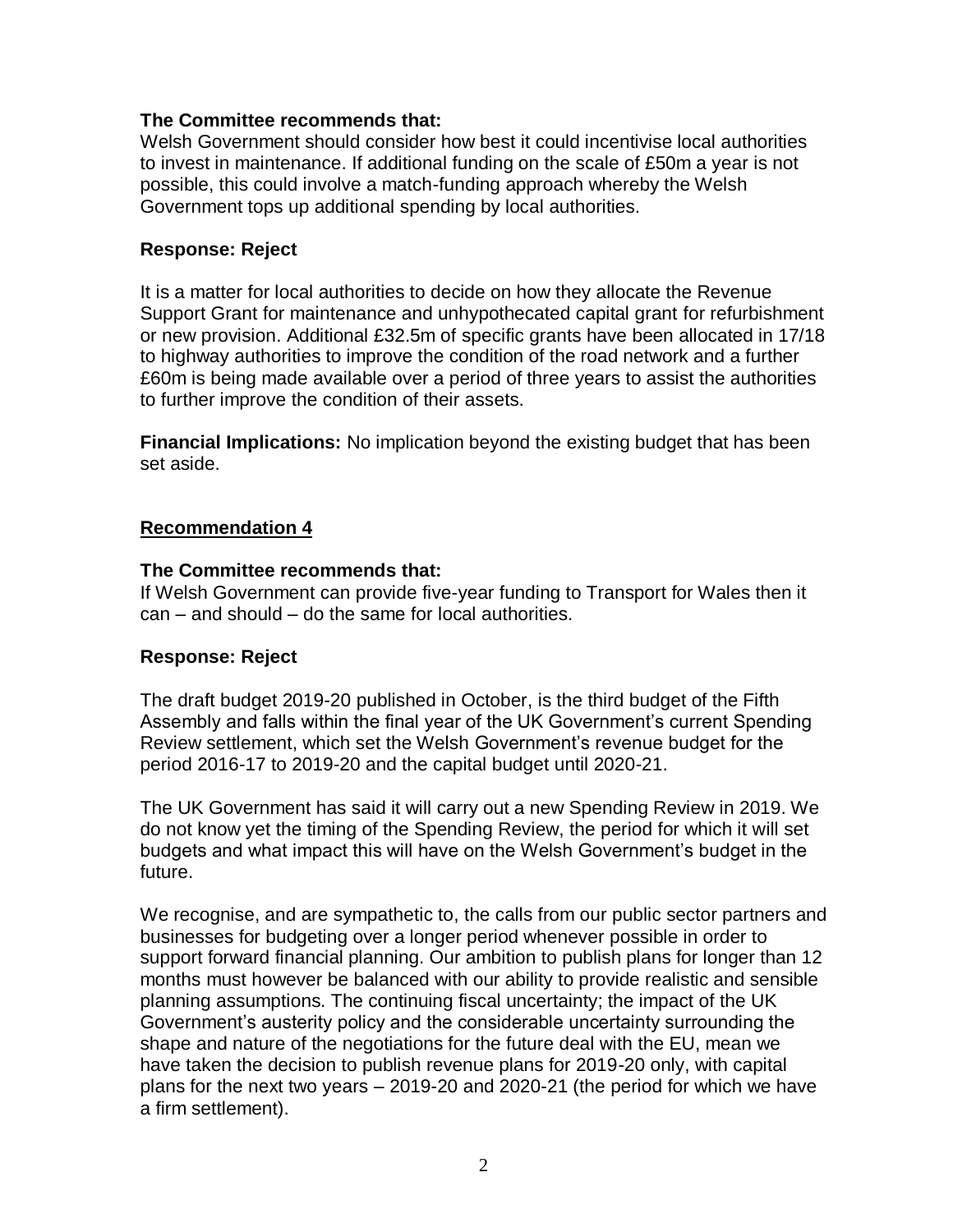While the funding provided to local government through the Welsh Government unhypothecated settlement is an important component for local government budget setting, it is not the only source. Local authorities receive funding from a number of other sources including grants from other bodies, council tax and income from fees and charges. Local authorities must take account of all the sources of funding available to them alongside their proposals for service delivery in preparing their short and medium term financial plans. Such plans inevitably need to reflect a range of scenarios for income and expenditure and fluctuations in service demand and provision.

To support financial planning in future years, the Chief Economist's report, published alongside the draft Budget 2019-20, provides an analysis of the mediumterm fiscal projections, which will help to inform scenarios for future spending in Wales.

As we consider future Welsh Government budgets, we will continue to work with local government to provide the available indicative information to inform their forward financial planning. Our aim is always to provide a longer run of budgets whenever possible.

# **Financial Implications**: None

# **Recommendation 5**

# **The Committee recommends that:**

The Welsh Government should bring together a stakeholder group similar to the Highways England Pavements Efficiency Group to advice on the most effective materials and processes.

# **Response: Accept**

Work commenced in 2017 by Welsh Government Pavement specialists in improving materials and processes used for highway maintenance on the Strategic Network. Trial works have been conducted with positive results to date. Liaison with various practitioners throughout the UK including Transport Scotland and Highways England and also local contractors has resulted in a new specification for road surfacing suitable to meet the challenge of durability, sustainability and environmental effects of climate change. Welsh Government Pavement specialists currently attend UK Technical Project Board and various national working groups for highway maintenance disciplines.

**Financial Implications**: No additional funding required beyond that already identified in the current budget.

# **Recommendation 6**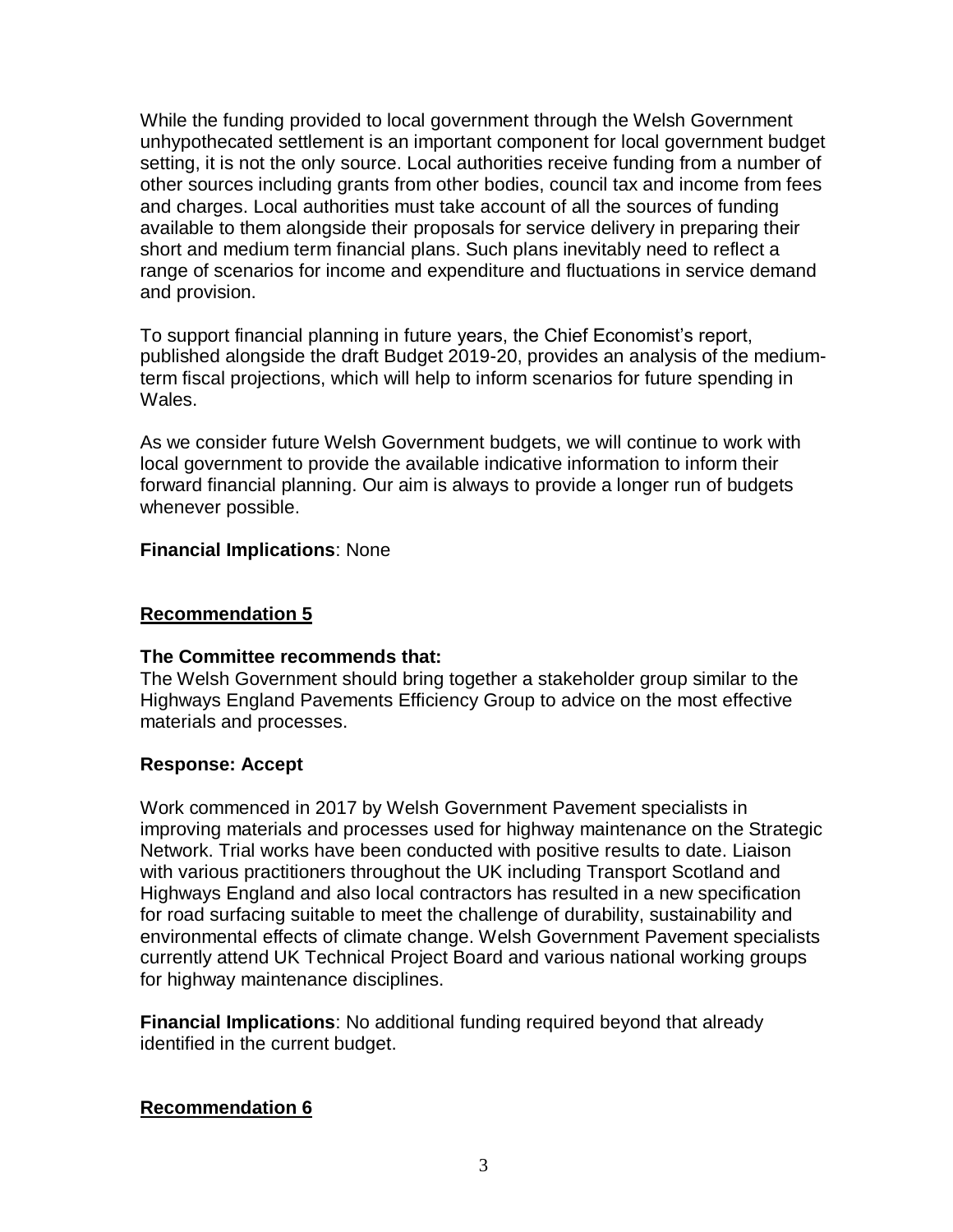## **The Committee recommends that:**

Welsh Government and local government should ensure that priority and funding is given to cost-effective long-term planned maintenance in order to reduce more costly short-term fixes.

# **Response: Accept**

Welsh Government is investing more money in preventative methods of maintenance, which will help arrest deterioration of road surfaces before major interventions are required. In line with promotion of more durable surfacing, planned maintenance is now strongly influenced by longer term planning and a 5 year maintenance plan is currently under development. Welsh Government is utilising deterioration modelling capabilities which are used to project maintenance funding requirements.

**Financial Implications:** No additional funding required beyond that already identified in the current budget

# **Recommendation 7**

## **The Committee recommends that:**

Where geology or the laws of physics prevent full adherence to the standards laid down for active travel routes, then any decision to amend proposals should be taken in full collaboration with users.

## **Response: Accept**

Active Travel routes are identified through Local Authority consultation process. If the constraints are limited to localised restrictions it is likely the route would be approved as the overall benefit to the users would outweigh any minor restrictions. However if the constraints were such that they jeopardised the route, Welsh Government would engage with stakeholders; Sustrans and the LA Cycling Officers to seek alternatives.

**Financial Implications**: Where the Welsh Government provides funding it would ensure the appraisal process would take into account value for money and affordability.

# **Recommendation 8**

## **The Committee recommends that:**

Future iterations of the Welsh Government's National Transport Finance Plan should include clearer indications of priorities and timescales, including details of where timescales have changes and why, the stage of development the project has reached and available funding. The National Infrastructure Commission for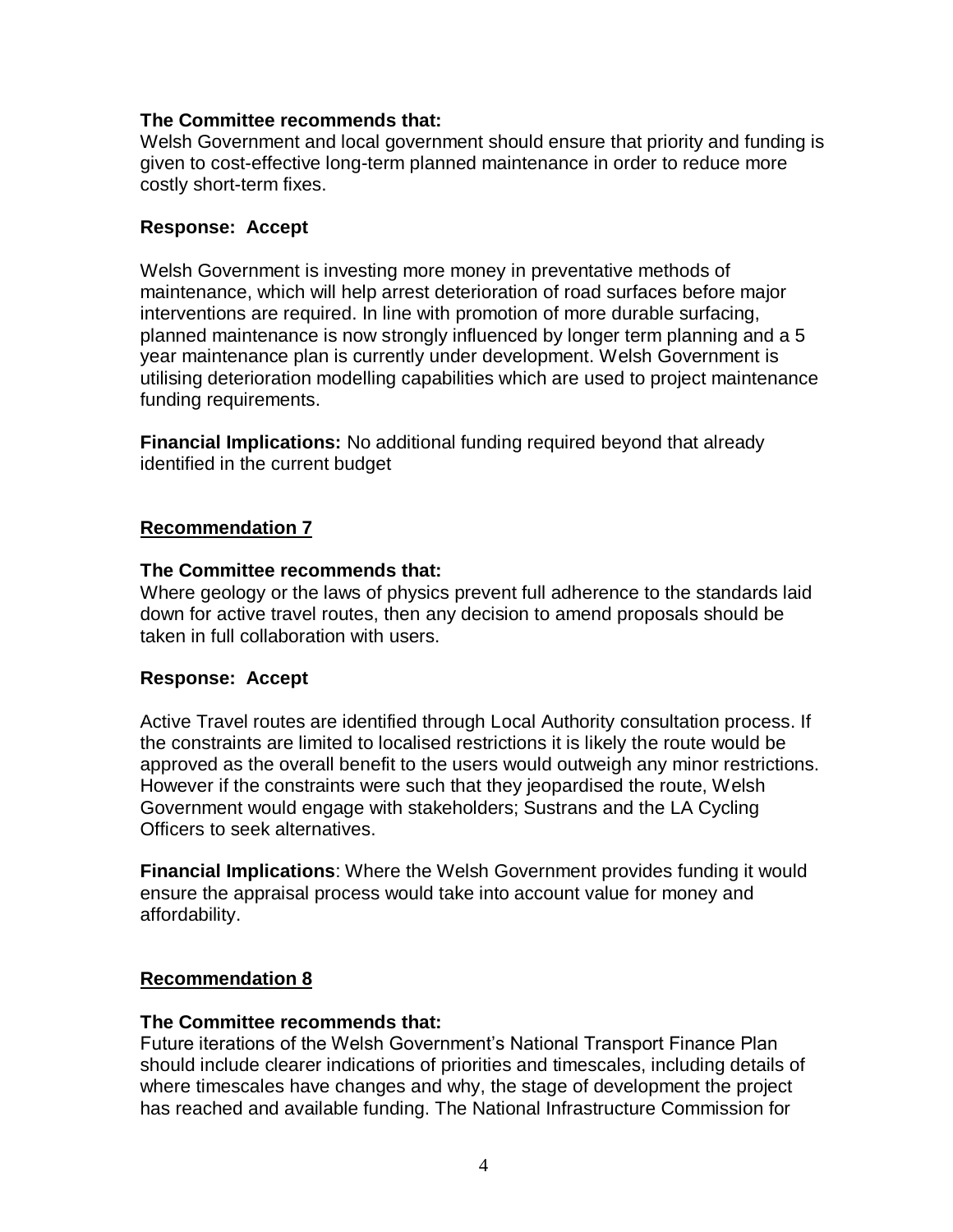Wales should recommend priorities.

# **Response: Reject**

The National Transport Finance Plan (NTFP) looks at a relatively short budget planning time horizon of 5 years. It is not the role of the National Infrastructure Commission to prioritise investments in Transport within the NTFP timeframe. The National Infrastructure Commission for Wales has a clear remit to look at a planning horizon of 5-30 years. Current format to the National Transport Finance Plan does set out the projects / interventions and timeline. Updates of the NTFP also reports on progress. Welsh Government will however review whether greater clarity can be given as to the stages of development.

# **Financial Implications:** None

# **Recommendation 9**

## **The Committee recommends that:**

The Mutual Investment Model should be used when no other funding model is viable, and only where projects are of the £200m+ scale. Where it is used, projects should be evaluated using clear criteria, and the lead authority should draw on procurement and delivery expertise developed in previous MIM schemes.

# **Response: Accept**

The government has made clear that the Mutual Investment Model (MIM) will only be used when other forms of capital have been exhausted.

Our capital budgets have been cut by 10% since 2010-11 as a result of the UK Government's austerity programme, which means we have had to find alternative sources of funding to meet our ambitious infrastructure plans. However, we have been clear that we will always use the cheapest sources of capital first to fund our investments in public infrastructure.

Conventional capital will always be used first to fund public infrastructure. Next, capital obtained through the European funds will be deployed. Then, new capital borrowing powers, which includes the issuing of government bonds, will be used. The draft Budget 2019-20 indicates the government will use all the capital borrowing available to us over the next budget period.

Where the amount of capital raised is still insufficient to cover investment needs, the borrowing powers of other bodies in Wales, including those of local authorities and housing associations, will be considered for use.

In situations where there remain major investment needs, which are unfunded, the government has devised the MIM.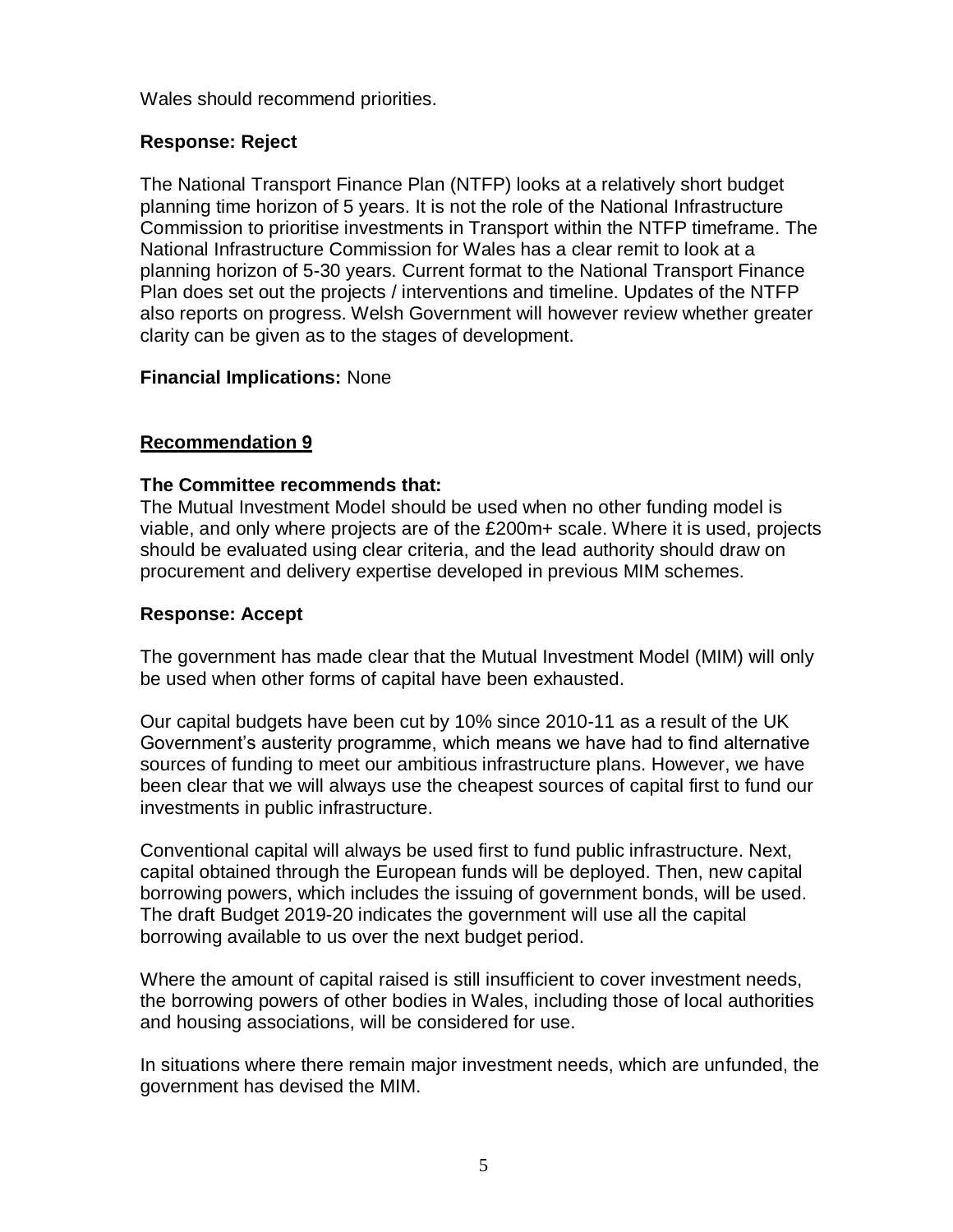The MIM will only be used to finance projects or programmes with a sufficient capital scale that will both attract the interest of funders and constitute value for money for the taxpayer. While such projects or programmes are likely to be of the scale proposed in the recommendation above, this might not universally be the case.

The government has adopted standardised contracts and procurement processes and has mandated the use of the internationally- accredited Five Case Model to undertake investment appraisal. In addition, project assurance will not only on government Gateway reviews but will also involve the use of a home-grown assurance product: Commercial Approval Point (CAP) checks. Processes have been established to ensure that lessons learned from CAPs are reflected in the form of recommendations and updated guidance for project teams.

**Financial Implications:** There are no additional financial implications.

# **Recommendation 10**

# **The Committee recommends that:**

Welsh Government should ensure that a centre of Mutual Investment Model expertise develops which will provide support and guidance for public authorities to implement complex procurement processes (like MIM) and ensure value for money.

# **Response: Accept (in principle)**

The government acknowledges that having the capability to develop and deliver MIM schemes is crucial to ensuring value for money over the life of such projects and programmes.

Work is underway to consolidate the skills and experience currently available to departments – and to grow that capability – in a MIM programme office. The development work is being undertaken under the auspices of the officials' MIM scrutiny group, with a view to a clear way forward being agreed by the spring of 2019.

**Financial Implications:** The further development of MIM expertise will have financial implications, primarily in terms of staff costs. These costs will need to be incorporated into future budgets at the appropriate time.

# **Recommendation 11**

## **The Committee recommends that:**

The Welsh Government should commission an independent review of recent Welsh Post Opening Project Evaluations to assess whether new Welsh roads have delivered against the estimated economic benefits that were projected when the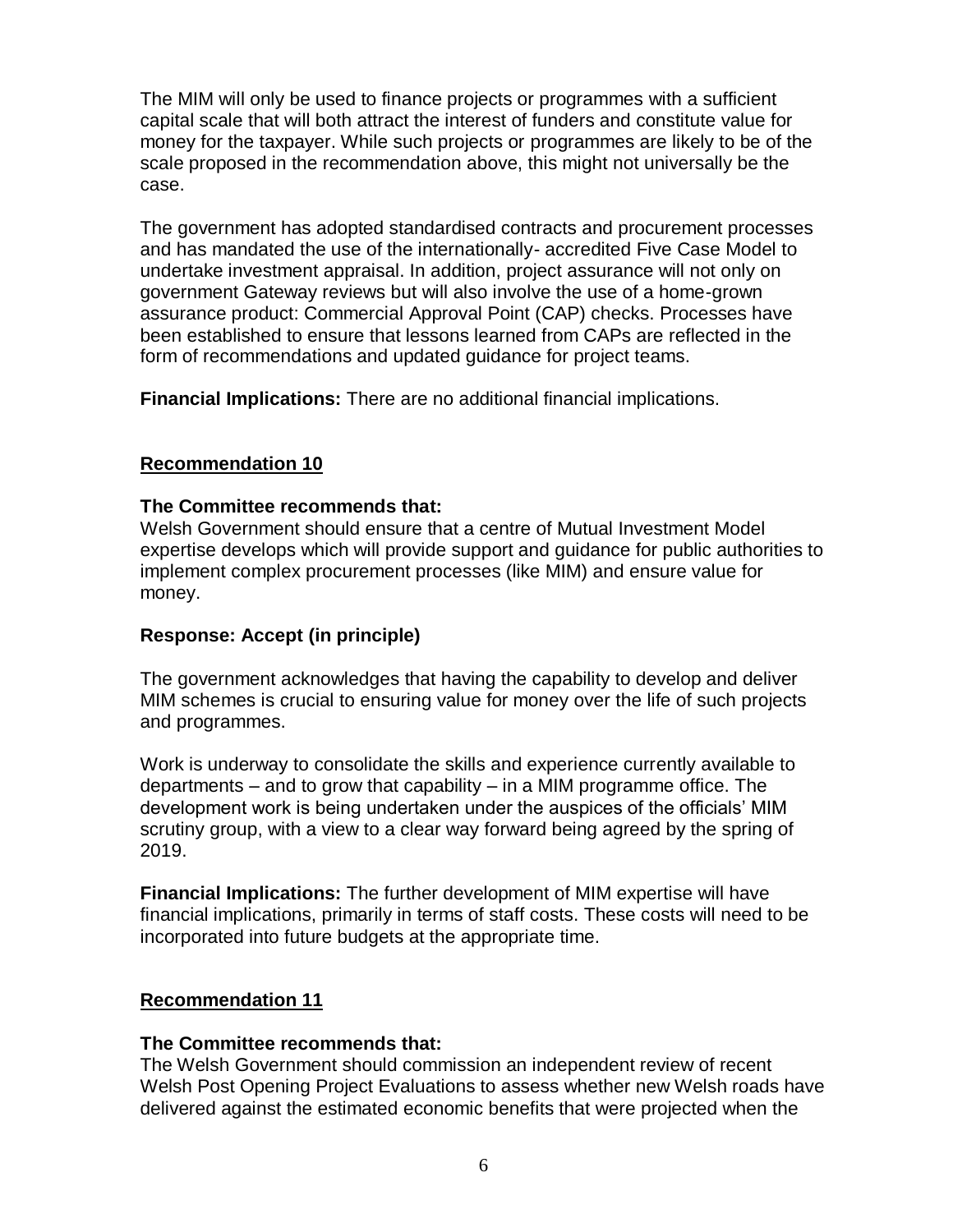#### schemes were agreed.

## **Response: Accept**

The WelTAG toolkit already contains the need to identify the benefits when making the investment decision, during construction and post construction. Once sufficient Impact Reports are available, Welsh Government will commission a review of the benefits of investing in the road network.

**Financial Implications:** The Commission will be funded through existing budget.

## **Recommendation 12**

#### **The Committee recommends that:**

The forthcoming Wales Transport Strategy should set a clear priority for maintaining the existing road network, mainstreaming and upgrading active travel infrastructure, and prioritising access, in preference to building new roads.

#### **Response: Reject**

The Wales Transport Strategy sets out the policy framework. Whilst it will develop policies in the areas identified in the recommendation, it is the National Transport Finance Plan that sets out the investment programme.

#### **Financial Implications:** None

## **Recommendation 13**

#### **The Committee recommends that:**

Welsh Government should ensure that support is available to ensure that the new WelTAG guidance is widely understood, and implemented both by public bodies, and contractors working on their behalf.

#### **Response: Accept**

Welsh Government is already working with the Future Generation's office to develop a programme of support sessions to ensure the toolkit is understood and where necessary, is refined.

**Financial Implications:** No additional funding required beyond that already identified in the current budget.

## **Recommendation 14**